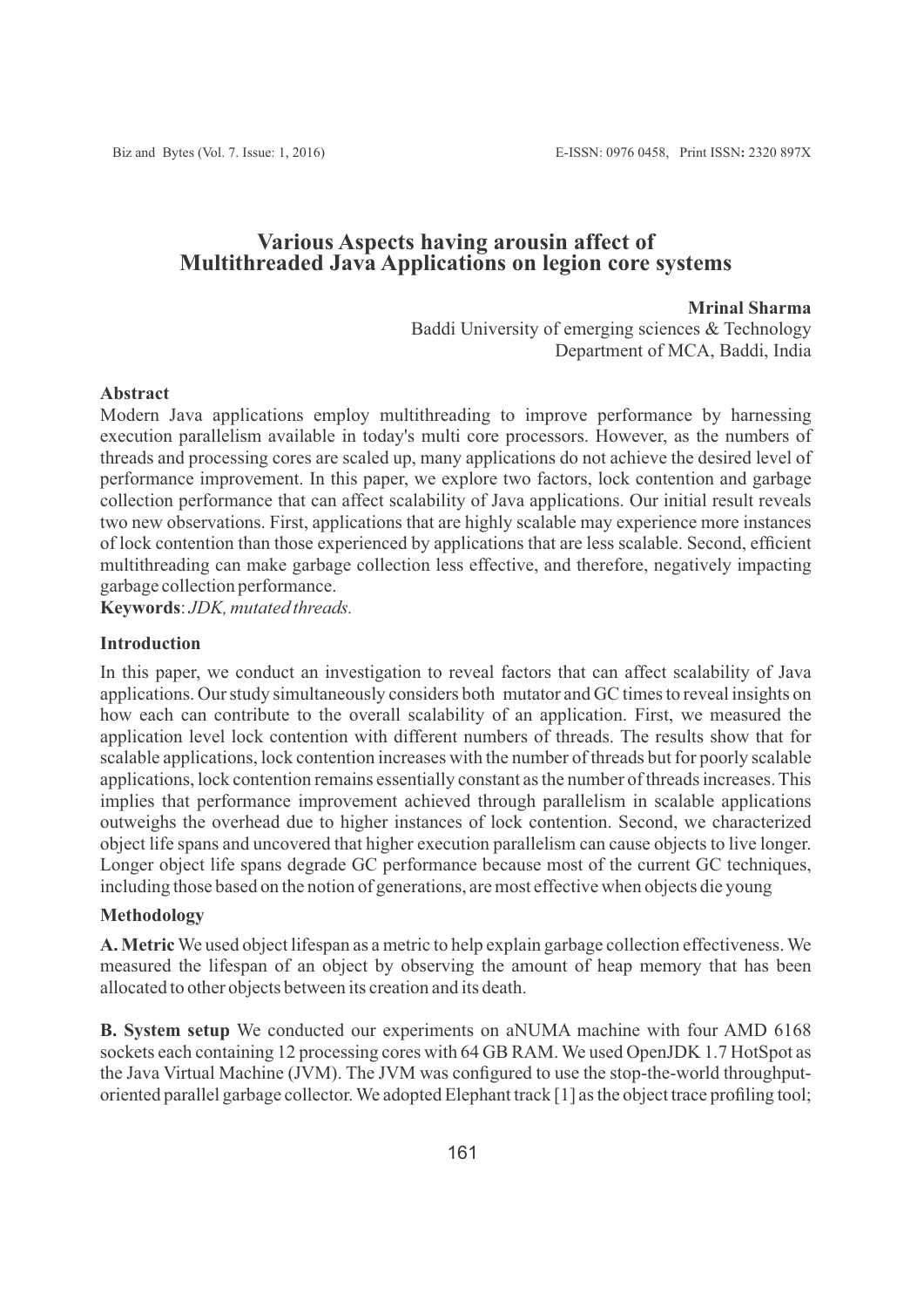it produces an in-order trace of events pertaining to each object. In addition, we used Dtrace to profile lock usage, from which instances of contention during execution could be analyzed.

**C. Benchmarks** We choose 6 multithreaded applications from Dacapo-9.12 [2], sunflow, lusearch, xalan, h2, eclipse and jython. Each application instantiates about the same number of objects and requires same heap space even as we increase the number of threads. We then executed these applications under different thread and processor settings. The result suggests that we can characterize the first three applications as scalable and the remainder as non-scalable. In a scalable application, its execution time would reduce with more threads and more cores.

We then ran these applications by setting the heap size to three times the minimum heap requirements (i.e., if the heap is any smaller, the application would fail to execute). This is a common approach that has been used to evaluate GC performance. We varied the number of application threads based on the number of enabled processor cores (if we enabled four cores, we also set the number of threads to four). Because many helper threads also run concurrently with the application threads, the number of threads running on the real system is usually more than the available processor cores. However, most helper threads are short lived.

### **Results**

In this section, we present the results of our investigation into the impacts of thread scaling on lock usage, lock contention, and object lifespan. We also report the observable impacts of GC on scalability. In terms of workload distribution, the non-scalable applications employ only a small number of threads to perform the work. For example, jython mainly uses three to four threads to do most of the work even when we set the number mutator threads to be larger than 16. On the other hand, xalan, lusearch , and sunflow show nearly a uniform distribution of workload among threads. As we employed more threads, each thread would perform proportionally less work.

#### A.**Lock Usage**

Figure 1a and 1b illustrate lock acquisitions and instances

of contention that occur with different numbers of threads. The different behaviors of the scalable and non-scalable applications are clearly evident: scalable applications show increasing lock usage and contention as the number of threads grows. On the other hand, lock usage and contention in non-scalable applications remain unaffected by the number of threads. This is because scalable applications can better divide the workload among threads to achieve good performance gains. This is, despite of, having more instances of contention that can increase the synchronization overheads.

## **B. Object Lifespan**

Because GC techniques, in general, are more effective when most objects die young, prolonged object lifetimes can have negative impacts on both GC effectiveness and GC performance. Figure 1c and 1d demonstrate the striking differences in the lifespan characteristics of objects in scalable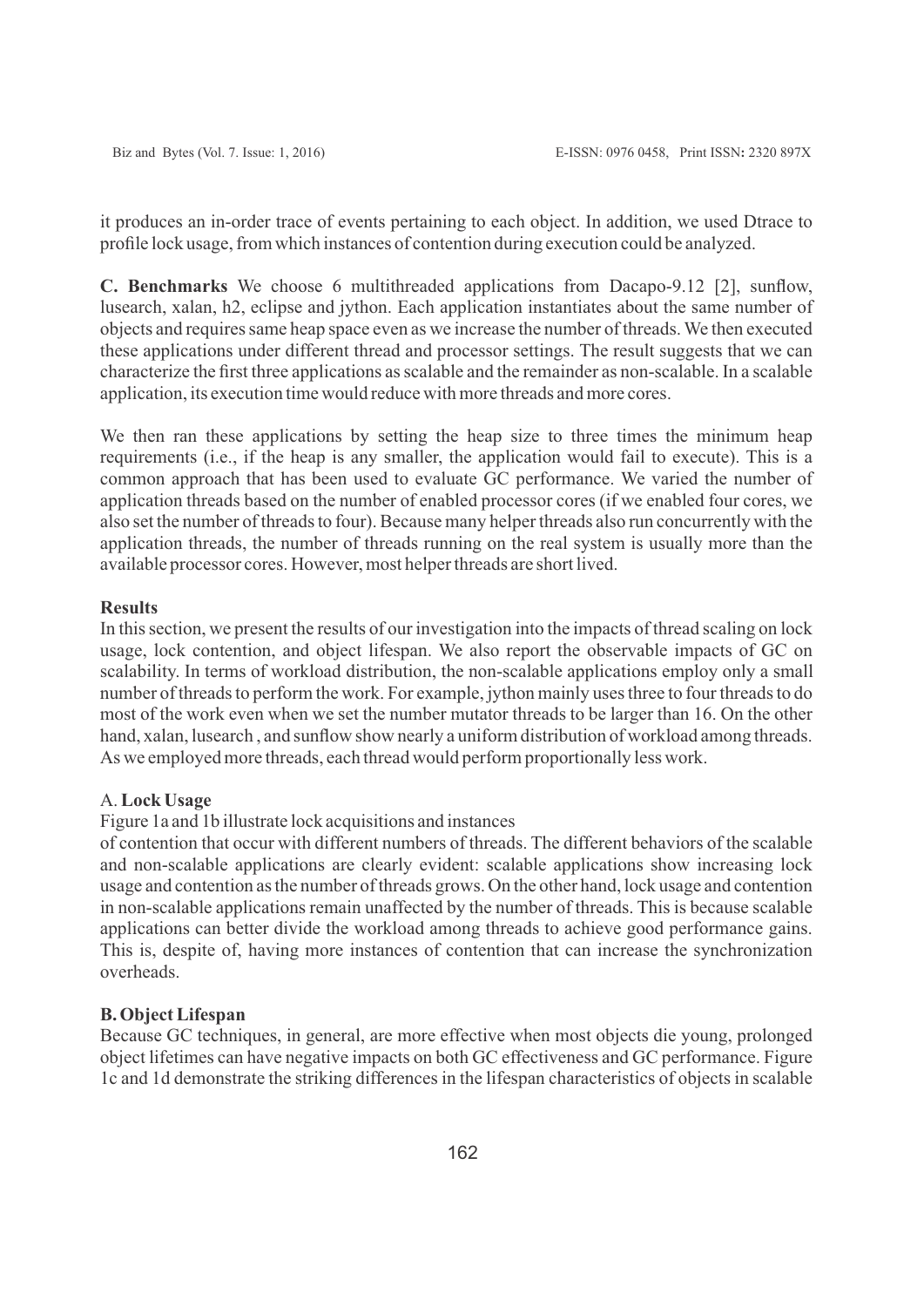and non-scalable applications. For example, xalan, a scalable application, has over 80% of objects with lifespans of less than 1KB when 4 mutator threads are used. When we increased the number of threads to 48, only 50% of objects have the lifespans of less than 1KB. On the other hand, eclipse, a non-scalable application, shows almost no change in object lifespans as we changed the numbers of threads from 4 to 48. The prolonged lifespans cause more objects to survive the nursery collection. Therefore, more time is spent copying these surviving objects to the mature generation and eventually resulting in more full GC invocations as the mature region is filled up more quickly. When a thread is suspended, it does not use the objects that it has created in the heap so they continue to stay alive. However, other threads continue to allocate objects in the heap, which is shared by all threads in an application. This would eventually result in a garbage collection invocation. In scalable applications, threads tend to share workload evenly; therefore, there is a greater competition for processors, resulting in longer wait time for a thread in the suspend state. This can prolong the lifetimes of objects created, but not yet used by that thread.

#### **C. Impact of GC**

Figure 2 reports the mutator times and GC times of the three scalable applications. As mentioned earlier, the heap usage and objects allocation pattern in these applications are not sensitive to the number of threads. Hence, one would expect very little impact on the GC performance as we increased the number of mutator threads. However, the figure shows that this is not the case. There are two important points to take away from this study. First, GC overhead keeps increasing as we increase the number of threads. Second, if we ignore the GC time, the mutator time would continue to be reduced as we scaled up the numbers of threads and cores all the way to 48 as shown in Figure 2). This observation implies that GC can affect the overall scalability of these three applications.

#### **Conclusion and Future Work**

In summary, execution parallelism can improve performance by having more threads jointly performing work. However, such collaboration also makes threads compete for resources such as processors and heap space. In scalable applications, workload can be divided evenly among threads, and therefore, it is beneficial to employ more threads. However, doing so requires careful synchronization of shared resources that can lead to more lock acquisitions and instances of contention. In addition, we also show that object lifetime is also affected as the heap usage is an aggregation of objects needed by both active and suspended threads. Based on the results reported in this work, we make two suggestions to improve scalability of Java applications by focusing on JVM and OS implementation. First, we can bias scheduling to reduce lifetime interference; that is, worker threads are scheduled at the different phases of the execution to reduce competitions for heap and locks. Second, we can create compartmentalized heap to isolate objects from lifetime interference, which can potentially improves throughput performance in large multi-threaded server applications by reducing memory requirement and shortening garbage collection pause time.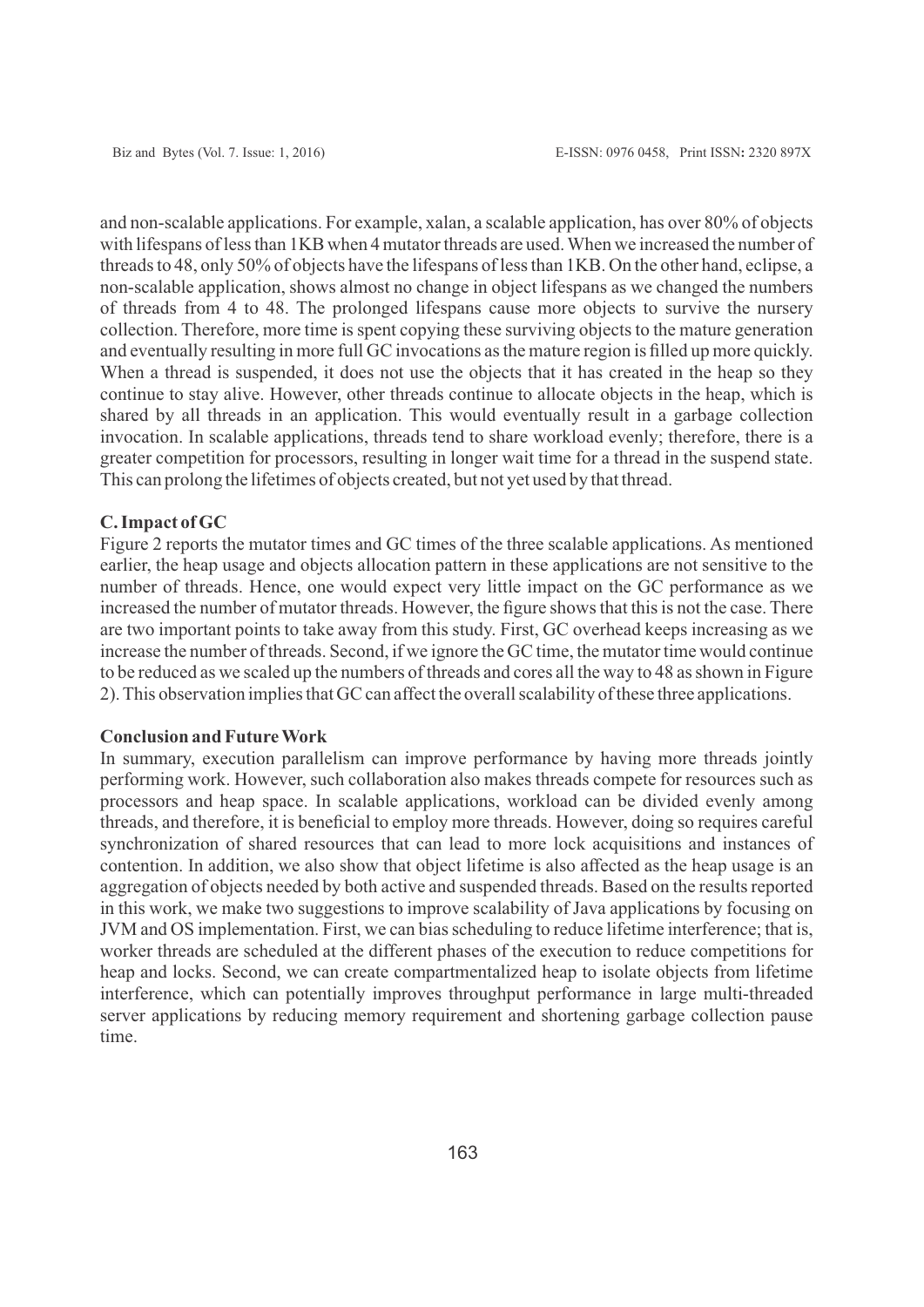### **References**

- [1] N. Ricci, S. Guyer, and J. E. Moss, "Elephant Tracks: Portable Production of Complete and Precise GC Traces," in ISMM, 2013.
- [2] Oaks, S. (1998) *Java Security*. O'Reilly & Associates, Sebastopol, CA.
- [3] S. Blackburn, R. Garner, C. Hoffmann, et al., "The DaCapo Benchmarks: Java Benchmarking Development and Analysis," in OOPSLA, 2006.
- [4] Qian, Junjie; Li, Du; Srisaan, Witawas; Jiang, Hong; and Seth, Sharad C., "Factors Affecting Scalability of Multithreaded Java Applications on Manycore Systems" (2015)
- [5] Rubin, A, Geer, D. and Ranum, M. (1997) *The Web Security Sourcebook*. John Wiley & Sons, New York
- [6] Schneier, B. (1995) *Applied Cryptography: Protocols, Alogorithms, and Source Code in C.*John Wiley & Sons, New York. Second edition.
- [7] Shimomura, T. and Markoff, J. (1996) Takedown: The Pursuit and Capture of Kevin Mitnick, America's Most Wanted Computer Outlaw-By the Man Who Did It. Hyperion, New York.
- [8] Spafford, E. (1989) The Internet worm program: An analysis. *Computer Communications Review*, 19(1):17-57
- [9] Stata, R. and Abadi, M. (1998) A type system for Java bytecode subroutines. In *Proceedings of the 25th ACM Symposium on Principles of Programming Languages*, pages 149-160, January 1998.
- [10] Sun Microsystems (1995) The Java language: An Overview. Available from Sun and also as a Web document on-line at [http://java.sun.com/docs/overviews/java/java-overview-](http://java.sun.com/docs/overviews/java/java-overview-1.html)[1.html](http://java.sun.com/docs/overviews/java/java-overview-1.html)
- [11] Sun Microsystems (1996b) The Java Virtual Machine specification. Web document at URL <http://www.javasoft.com/docs/books/vmspec/html/VMSpecTOC.doc.html>. Available as a book by Lindholm and Yellin from Adison-Wesley.
- [12] Sun Microsystems (1996c) Low-level security in Java. Web document at URL [http://www.javasoft.com/sfaq/verifier.html/ by Frank Yellin](http://www.javasoft.com/sfaq/verifier.html/).
- [13] Sun Microsystems (1997) Java card 2.0 programming concepts revision 1.0 final. Web document at URL<http://www.javasoft.com/products/javacard/index.html>.
- [14] Venners, B. (1998) *Inside the Java Virtual Machine*. McGraw-Hill. New York.
- [15] Voas, J. and McGraw, G. (1998) *Software Fault Injection: Inoculating Programs Against Errors*. John Wiley and Sons. New York. See the Web site at <http://www.rstcorp.com/books/sfi/>.
- [16] Volume 3 Issues/November 15 Volume 3 Issue 11/1447735763 16-11-2015
- [17] Wallach, D., Balfanz, D., Dean, D. and Felten, E. (1997) Extensible Security Architectures for Java. In *Proceedings of the 16th Symposium on Operating Systems Principles* (Saint-Malo, France), October, 1997.
- [18] Wallach, D. and Felten, E. (1998) Understanding Java Stack Inspection. In *Proceedings of the 1998 IEEE Symposium on Security and Privacy*, Oakland, CA.